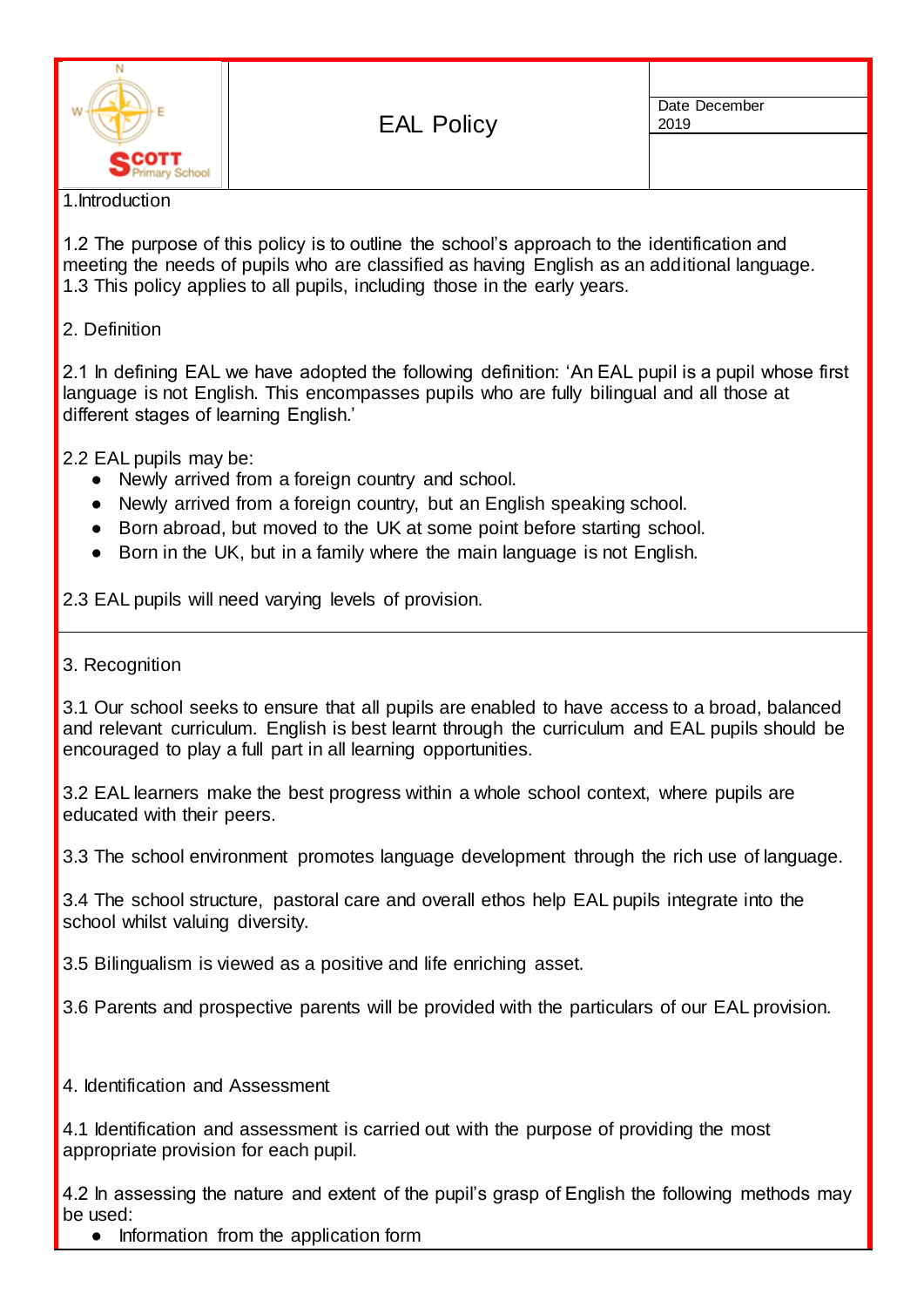- Information from interviews with parents/guardians
- Information from initial assessment papers
- Information from the previous school.

4.3 Whenever possible, assessment is undertaken as a partnership between the class teacher, the EAL Coordinator, parents/guardian and pupils.

4.4 In assessment of EAL pupils, competence in English is categorised on a five point scale.

### 5. EAL Classification Codes

5.1 The Department for Education uses the following EAL classification codes. These are the reference points for pupils on the EAL register.

# A New to English

The pupil may use first language for learning and other purposes. Remain completely silent in the classroom. Be copying/repeating some words or phrases. Understand some everyday expressions in English but may have minimal or no literacy in English.

# **B Early Acquisition**

Needs a considerable amount of EAL support. The pupil may follow day to day social communication in English and participate in learning activities with support. Begin to use spoken English for social purposes. Understand simple instructions and can follow narrative/accounts with visual support. Have developed some skills in reading and writing. Have become familiar with some subject specific vocabulary.

# C Developing Competence

Still needs a significant amount of EAL support to access the curriculum. The pupil may participate in learning activities with increasing independence. Be able to express themselves orally in English but structural inaccuracies are still apparent. Be able to follow abstract concepts and more complex written English. Literacy will require ongoing support, particularly for understanding text and writing.

# D Competent

Needs some/occasional EAL support to access complex curriculum material and tasks.Oral Engish is developing well, enabling successful engagement in activities across the curriculum. Can read and understand a wide variety of texts. Written English may lack complexity and contain occasional evidence of errors in structure. Needs some support to access subtle nuances of meaning, to refine English usage, and to develop abstract vocabulary.

# E Fluent

Can operate across the curriculum to a level of competence equivalent to a pupil who uses English as a first language.

### 6 Provision

6.1 Provision for learning needs is best expressed in terms of 'learning support' - an umbrella term indicating the provision for a variety of types and levels of need, including SEN, EAL and Higher Achieving Pupils.This provision emcompasses curriculum planning, support for individual pupils or groups of pupils within the classroom in terms of differentiation, support for those responsible for teaching these pupils, and supplementary provision.

6.2 EAL pupils will be provided with opportunities to make good progress.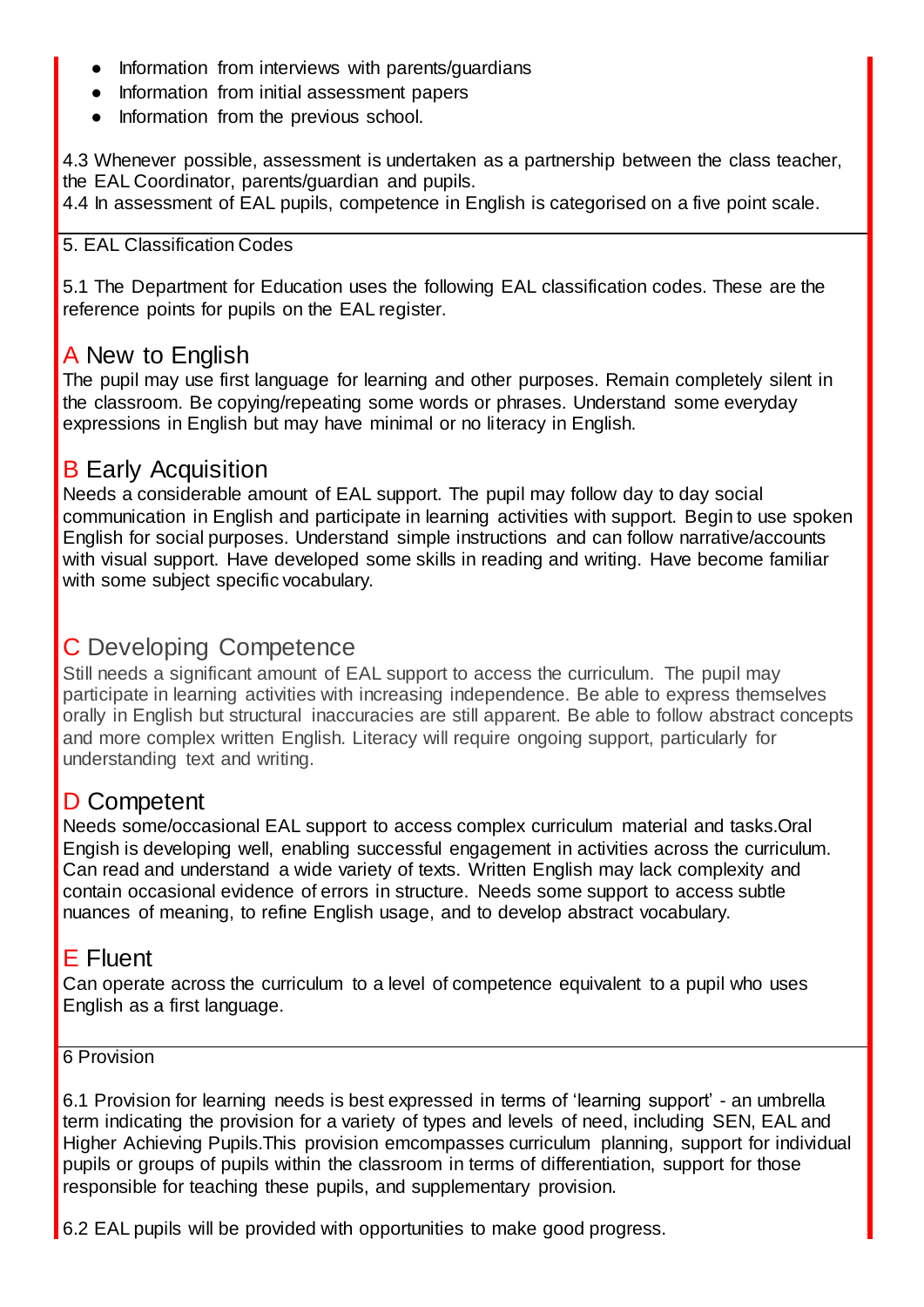6.3 EAL children in the Early Years will be provided with reasonable steps to learn and play in their home language, we will support language development at home and support children in reaching a good standard in English. Where appropriate, we will assess understanding in the home language in order to inform an assessment judgement in the early stages of English language learning.

6.4 Classroom teachers have responsibility for ensuring that pupils can participate in lessons and will have an awareness of good practice in providing for EAL pupils within the classroom.

6.5 Our school aims to address the needs of EAL pupils within the classroom. However, there will be times when it will be appropriate to be withdrawn from lessons to receive focused support.

6.6 Extra support for children will be: **Phonics Counting** Daily reading Learning Village EAL programme.

### 7 Monitoring and recording

#### 7.1 Class teacher

- $\Box$  It is the responsibility of the class teacher (with the support of the EAL coordinator) to maintain up to date records of EAL pupils in their class whilst they are in their care. This will include the language tracker each child has.
- 7.2 EAL Coordinator
	- ❏ Where there is no EAL Coordinator, the role will be fulfilled by the SENCO. The Coordinator collates information and arranges a baseline for EAL pupils who arrive at school with English proficiency levels A or B.
	- ❏ A register of the EAL pupils (identifying stages) is maintained centrally by the school on SIMS and monitored by the EAL Coordinator.
	- ❏ All children enrolled in the Learning Village Programme will also be given an Individual Language Plan which will be monitored and updated by the Coordinator. These will be shared with parents during parents evening.
	- ❏ Children will be assessed using the NASSEA steps as outlined by the Local Authority.
	- ❏ Half termly assessment reports will also be produced for these children through the Learning Village software.

8 Special Educational Needs and Differentiation

8.1 EAL pupils are not children with SEN and our school recognises that most EAL pupils needing support with their English do not have SEN needs, but have skills and knowledge about language similar to monolingual English-speaking children. Their ability to participate in the full curriculum may be in advance of their communicative skills in English.

8.2 Some EAL pupils may have a special educational need and in such cases pupils will have equal access to school SEN provision, in addition to EAL support.

8.3 EAL pupils will be identified using the form 'SEN or EAL'.

8.5 Where pupils are identified as having a special educational need they will have an Individual